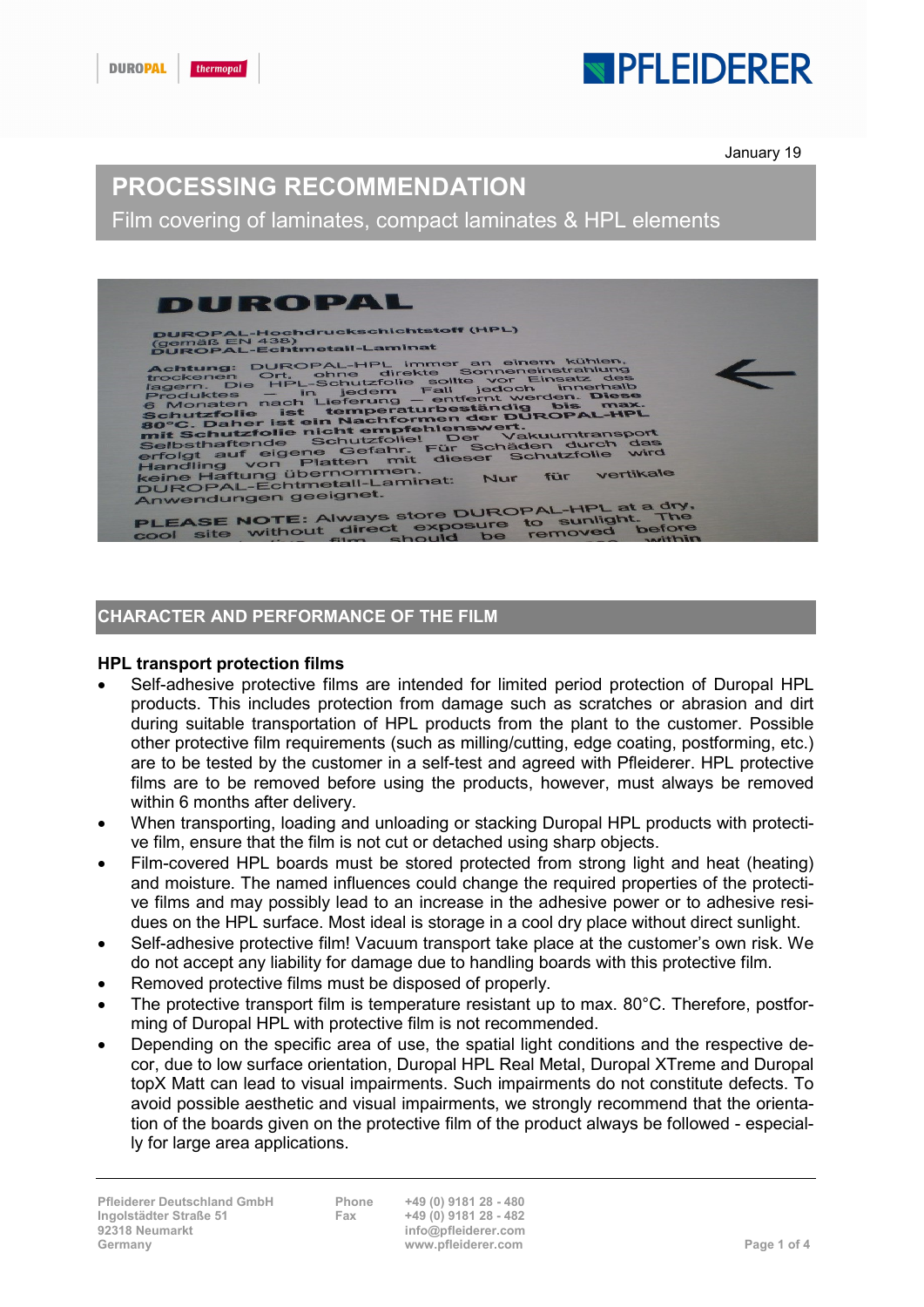



January 19

 Our General Terms and Conditions of Supply and Business, which you are already familiar with, apply.

#### HPL postforming films

- Polyester-based postforming film is temperature resistant up to max. 180°C.
- The suitability of the postforming film, especially in the postforming process, must be tested by the customer using suitable own/self-tests.
- Our General Terms and Conditions of Supply and Business, which you are already familiar with, apply.

#### REMOVING PROTECTIVE FILMS

- Protective films must be pulled off uniformly, not suddenly at a small angle to the HPL surface at room temperature. Avoid over-stretching the film. A small distance between the board and pulling source (hand) reduces film extension (stretching).
- In case of strong adhesion, the foil can be warmed up carefully, for example with a haridryer or hot-air blower. As a result of the heat, the film and the adhesive layer soften, which means that the adhesive no longer adheres as strongly. The heated film can therefore be removed much easier. This method can also be used if the foil is on sensitive surfaces.
- A recommendation for removing adhesive residues is given on the last page of this product information.

#### HOW TO PULL OFF PROTECTIVE FILMS



First, carefully lift up the film at the edge at one end

info@pfleiderer.com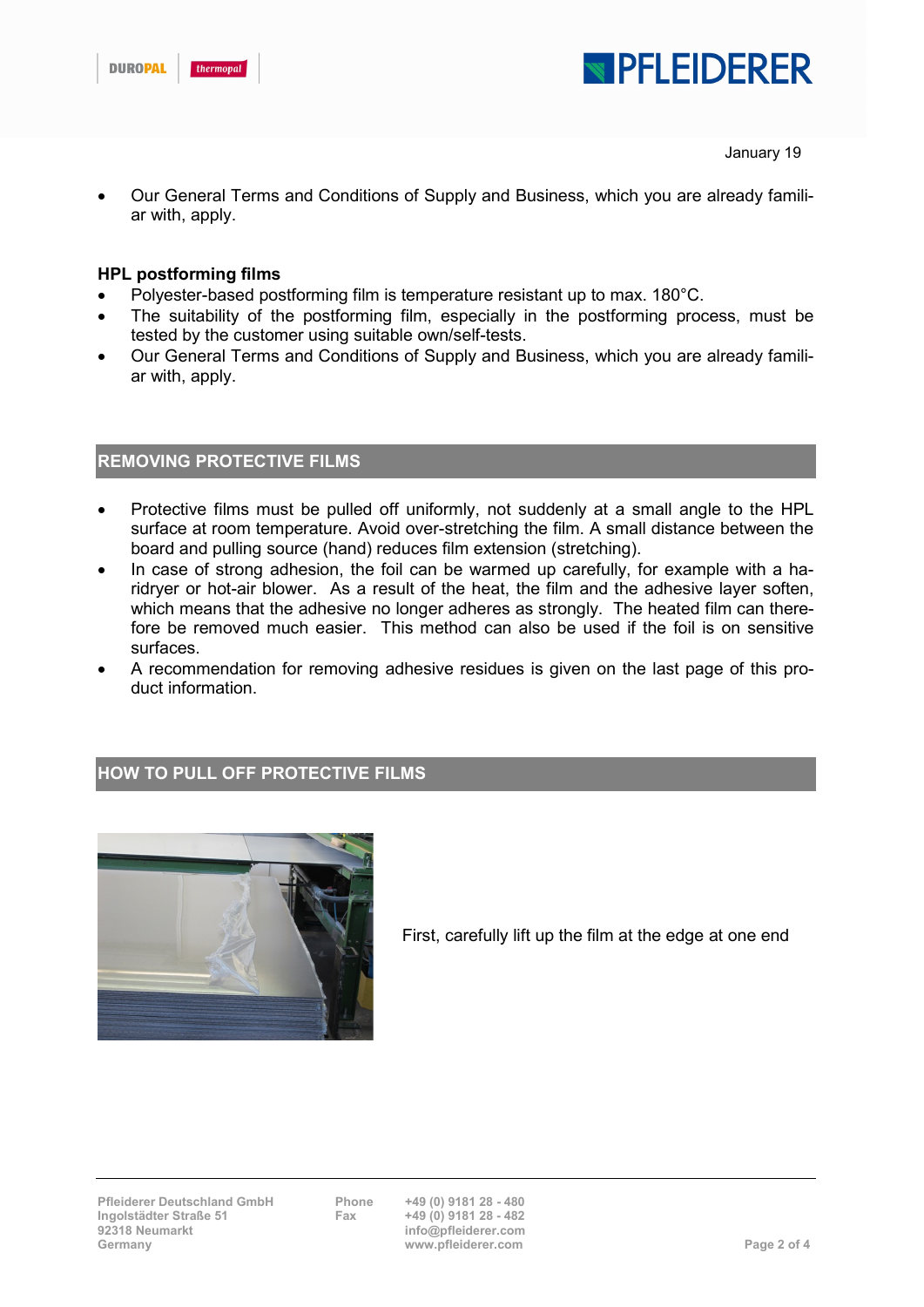| <b>DUROPA</b> | thermopal |
|---------------|-----------|
|               |           |

# **NPFLEIDERER**

January 19



Then fix the laminate in this area



Then wind the film around a "sleeve"



The film can now be pulled off over the entire width with little effort

#### REMOVAL OF ADHESIVE RESIDUES

Which means can be used is always dependent on the sensitivity of the surface on which the film is attached. Glass cleaner is very effective. In this case, the film is pulled off first. Then the area is sprayed with glass cleaner and the film is placed on the surface again, and adheres to it again due to the glass cleaner. After around 15 minutes the film can be removed again. Part of the softened adhesive residues adheres to the film, the rest can be very easily wiped off.

info@pfleiderer.com